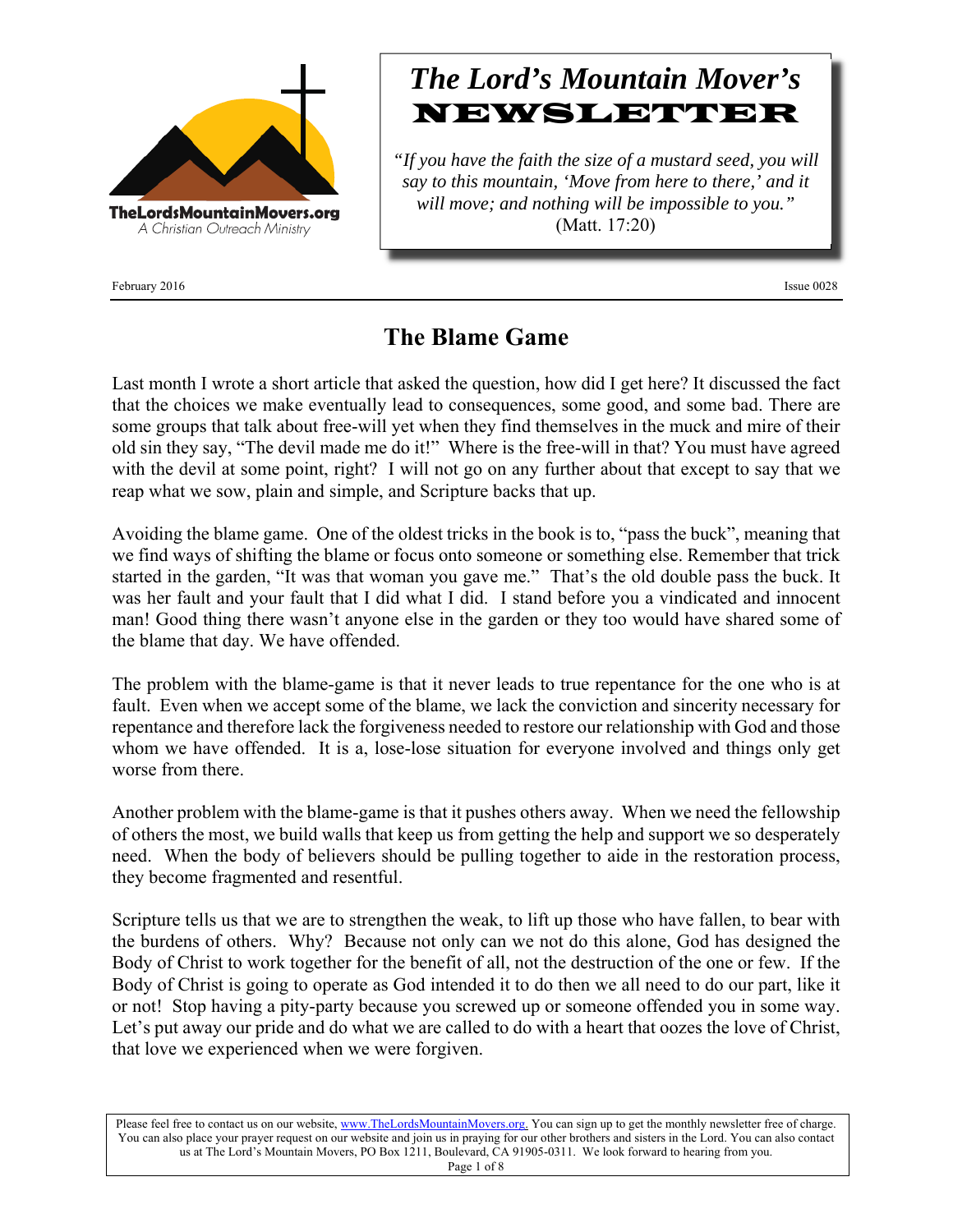The person you help through the restoration process may be the very person you need one day when you find yourself in the need of forgiveness and restoration. Don't think that will ever happen! Well you are already on the way there my friend.

May the love of God be the driving force in your life today and everyday hereafter. God bless you all.

In His Service

*Pastor Pete* 



## THE WORD IN MOTION message

#### **Sowing and reaping**

The law of sowing and reaping is never more apparent than in the following Biblical account of Abraham's grandson Jacob. It is a story most of us have heard many times and we would do well to keep this at the forefront of our minds as a filter for our thoughts.

From the very start Jacob and his twin brother Esau were at odds with each other. Isaac's wife, Rebekah, is pregnant with these two boys and seeks the Lord for answers as to why they are struggling within her. The Lord answers her this way, **"** *The LORD said to her, 'Two nations are in your womb; And two peoples will be separated from your body; And one people shall be stronger than the other; And the older shall serve the younger.'"* (Gen 25:23) As she was delivering the twins Esau was coming out first but Jacob held on to his brother's foot. Consequently, he was called Jacob which means supplanter. Supplanter is defined as; 1) to supersede, 2) to eradicate and supply a substitute for, or 3) to take the place of and serve as a substitute for. Jacob was named for the character he displayed, even from his birth.

Jacob begins to sow from his character. The next thing we hear concerning Jacob is when he uses his brother's hunger to gain his birthright. Esau has been out hunting and is famished and needs something to eat. He comes in and asks his brother for some of the stew he was making. Jacob tells his brother the following, *"But Jacob said, 'First sell me your birthright.' Esau said, 'Behold, I am about to die; so of what use then is the birthright to me?' And Jacob said, 'First swear to me'; so he swore to him, and sold his birthright to Jacob.'"* (Gen. 25:31-33)

Jacob continues to sow from his character. Later on, as Isaac is growing old and is about to die, Jacob needs to make sure he gets the birthright before his father gives it to Esau. Jacob and his mother conspire to deceive Isaac as his sight is all but gone and cannot recognize one person from another. Rebekah puts Esau's clothes on Jacob and covers his arms and neck with the skins of a young goat so he will smell and feel like Esau. They even go as far as making Isaac his favorite stew. The following is the account of what followed.

*"Then he came to his father and said, 'My father' And he said, 'Here I am. Who are you, my son?' Jacob said to his father, 'I am Esau your firstborn; I have done as you told me. Get up, please, sit and eat of my game, that you may bless me.' Isaac said to his son, 'How is it that you have it so quickly, my son?' And he said, 'Because the LORD your God caused it to happen to me' Then Isaac said to Jacob, 'Please come close, that I may feel you, my son, whether you are really my son Esau or not.' So Jacob came close to Isaac his father, and he felt him and said, 'The voice is the voice of Jacob, but the hands are the hands of Esau.' He did not recognize him, because his hands were hairy like his brother Esau's hands; so he* 

Please feel free to contact us on our website, www.TheLordsMountainMovers.org. You can sign up to get the monthly newsletter free of charge. You can also place your prayer request on our website and join us in praying for our other brothers and sisters in the Lord. You can also contact us at The Lord's Mountain Movers, PO Box 1211, Boulevard, CA 91905-0311. We look forward to hearing from you.

Page 2 of 8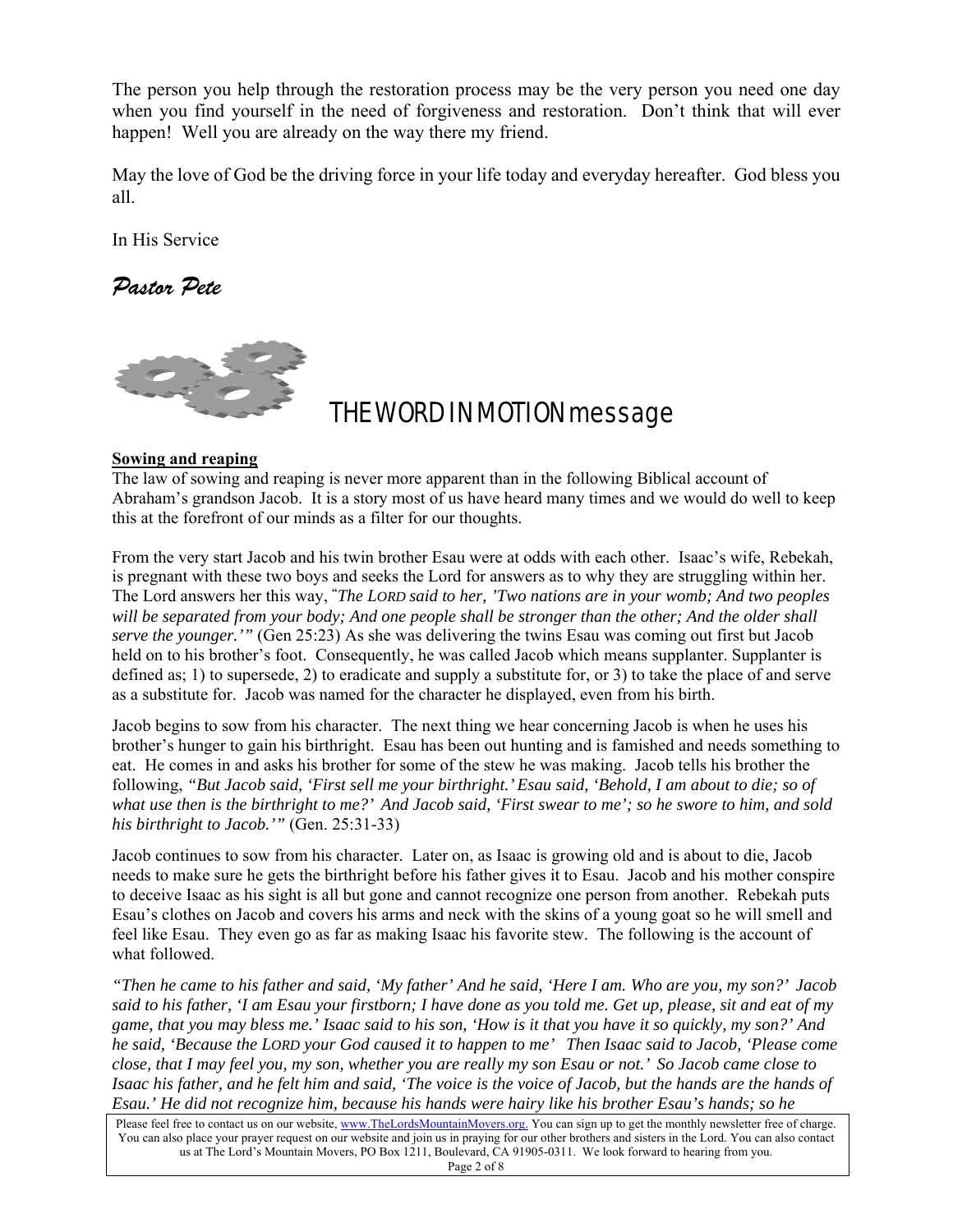*blessed him. And he said, 'Are you really my son Esau?' And he said, 'I am.' So he said, 'Bring it to me, and I will eat of my son's game, that I may bless you.' And he brought it to him, and he ate; he also brought him wine and he drank. Then his father Isaac said to him, 'Please come close and kiss me, my son.' So he came close and kissed him; and when he smelled the smell of his garments, he blessed him…'"* (Gen. 27:18-27)

Do you see the level and detail of this deception? Jacob and his mother cover every possible avenue. Jacob even brings the Lord into his deception. A lot of time, effort, and planning went into deceiving Isaac into giving his younger son the birthright of the older. Would Jacob reap what he had sown?

After being blessed by his father, Jacob is sent away to Paddan-aram to find a wife. While on his journey there he runs into a girl named Rachael who is watering her father's sheep at a well. He is enraptured with her beauty and ends up returning with her to her father's house. Jacob finds out that Laban, Rachael's father, is a relative of his. After some formalities, Jacob strikes a deal with Laban to marry his daughter Rachael. He will work seven years and then receive her as his bride.

Seven years pass and the day finally comes. A wedding celebration takes place and Jacob goes to his tent where Rachael is supposed to be waiting. All the toil and years of service will be rewarded this night, Rachael would be his prize! Or would she? Jacob consummates the marriage with the woman in his tent, but in the morning finds out that he is now married to Leah, Rachael's older sister. Jacob is furious and asks Laban the following, *" So it came about in the morning that, behold, it was Leah! And he said to Laban, 'What is this you have done to me? Was it not for Rachel that I served with you? Why then have you deceived me?'"* The chicken has come home to roost. Better yet, Jacob has reaped what he had sown, and he is not happy about it.

The seeds we plant will someday bring forth the fruit they were designed to produce. Jacob had done his sowing and now, years later, he was reaping the consequences. God's law of sowing and reaping had rendered its judgment on Jacob's character and the things he had done to others. He was getting exactly what he deserved and it didn't feel good.

God is patient with us, even in teaching us valuable lessons about how we treat others. Our consequences may not always come from the victims of our deception, or whatever other negative things we sow into others' lives, but trust and believe this; they will come back to us. The shoe will be on the other foot and although it will fit perfectly, it will not be comfortable wearing it.

Next time something happens to you ask yourself, have I done similar things to others in the past? Or am I doing them now? Am I reaping what I have previously sown? God deliberately and lovingly teaches us these lessons. They are not given to us to destroy us, but to build us and others up. When we personally get to experience and feel some of the things we have done to others it can be a real character changer and that is what God is doing, changing our character. He is trying to take out of us what is wrong and put into us what is right, holy, and acceptable to Him and His character. He is trying to form in us that Divine Nature.

We are known by what we do, what we do is predicated on who we are. Seems like a conundrum doesn't it? How does this destructive cycle get broken? By God and the ongoing process of sanctification within us. The Apostle Paul, after explaining the battle within him says, "*Wretched man that I am! Who will set me free from the body of this death? Thanks be to God through Jesus Christ our Lord!..."* We are new creatures through our union with Christ. (II Cor. 5:17) We gain new character by the trials and tribulations we go through, by the lessons God teaches us. (Heb. 12:7-11)

So the next time you find the shoe is on the other foot and it hurts, don't be so quick to take it off and relieve the pain and forego the gain. Ask yourself why it hurts so badly? Better yet, ask God why it hurts so badly? Let your pain create a compassion for others and a changed character within yourself. The pain will eventually fade away but the gain of a Christ-like character will go on for eternity.

Please feel free to contact us on our website, www.TheLordsMountainMovers.org. You can sign up to get the monthly newsletter free of charge. You can also place your prayer request on our website and join us in praying for our other brothers and sisters in the Lord. You can also contact us at The Lord's Mountain Movers, PO Box 1211, Boulevard, CA 91905-0311. We look forward to hearing from you.

Page 3 of 8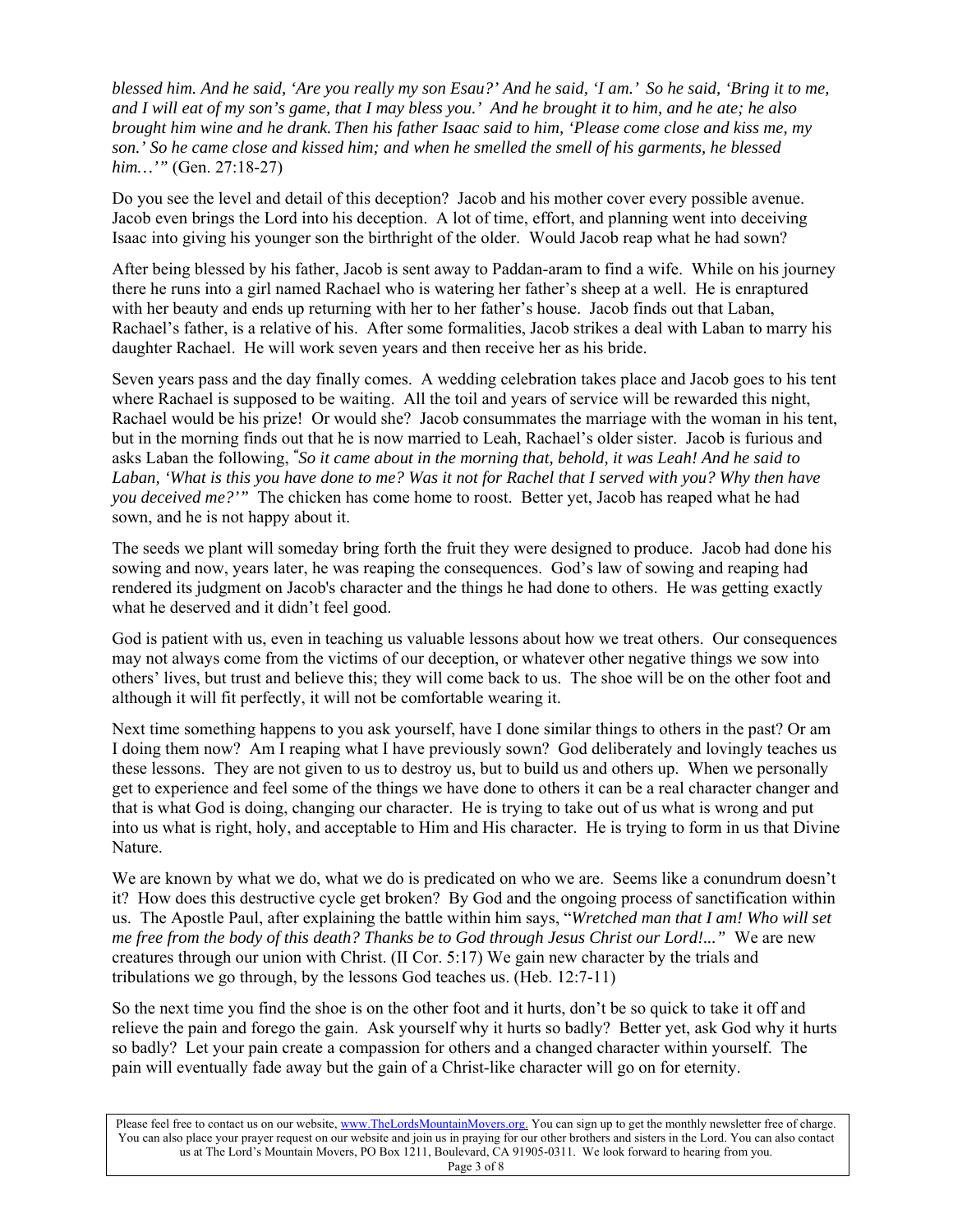Remember this too. God's law of sowing and reaping works both ways. When we sow goodness, righteousness, love, peace, joy, etc. into the lives of others it will come back to us. Let's all do something nice today and all of our tomorrows, amen!

In His Service

### *Pastor Pete*

## BE A BARNABAS

A couple of weeks ago, I went to visit some family and friends in my old home town. I was invited to go to a service there at a church I had visited many years ago when I was a young Christian and wasn't as familiar with the scriptures. I remembered how well the pastor there taught and quickly agreed to attend the service. It is from this experience I want to share.

The worship in the beginning of the service was awesome. I enjoyed singing praise to God with songs I used to sing a long time ago, a few I have only heard a couple of times and some I have never heard before. I enjoyed the experience of worshipping with other believers that I didn't even know. After the service, the brother that invited me asked me what I thought. In love, I felt it was necessary to be honest. I told him that I really enjoyed the worship, but was a little grieved by the message that was shared.

The church is non-denominational and the Pastor was self-taught, never attending seminary. I myself have never attended seminary, nor would I claim to fix myself to any one denomination so this wasn't where I had any issues. Where I did, was when some of the primary verses used to teach were taken out of their original context, to teach something I don't think was intended by those scriptures at all. I think this kind of mistake is very common and I have heard the same verses used out of context many times before by other teachers and people I have had discussions with concerning the very topic that was preached on that day. While the pastor was teaching, he taught against one of the core doctrines I believe in. I was grieved by the teachings, but at the same time God taught me to be still and gather what I could while I was there.

Some of you do not have a choice where you worship or whose teachings you must sit under if you want to attend services. I think you may have already sat through a service where everything was awesome, except maybe you didn't agree with what was being taught. You have a choice of continuing your attendance staying connected to the body or separating yourself from what you feel or discern is a false teaching. My first choice would be to keep looking for another church where sound doctrine is consistently taught, but what if I didn't have that choice? Is the alternative better?

I don't think it is. I believe that the core and most important doctrine revolves around three main things. The Person and work of God the Father; the Person and work of Jesus Christ; and the Person and work of the Holy Spirit. This is the common ground of all Christian believers and it is, to me, the most important defining difference between religions and Christianity. When we get off into other doctrines such as Salvation, End Times, what day we should worship etc. it is my opinion that fellowship is more important. In the service that I attended the Pastor taught

Please feel free to contact us on our website, www.TheLordsMountainMovers.org. You can sign up to get the monthly newsletter free of charge. You can also place your prayer request on our website and join us in praying for our other brothers and sisters in the Lord. You can also contact us at The Lord's Mountain Movers, PO Box 1211, Boulevard, CA 91905-0311. We look forward to hearing from you. Page 4 of 8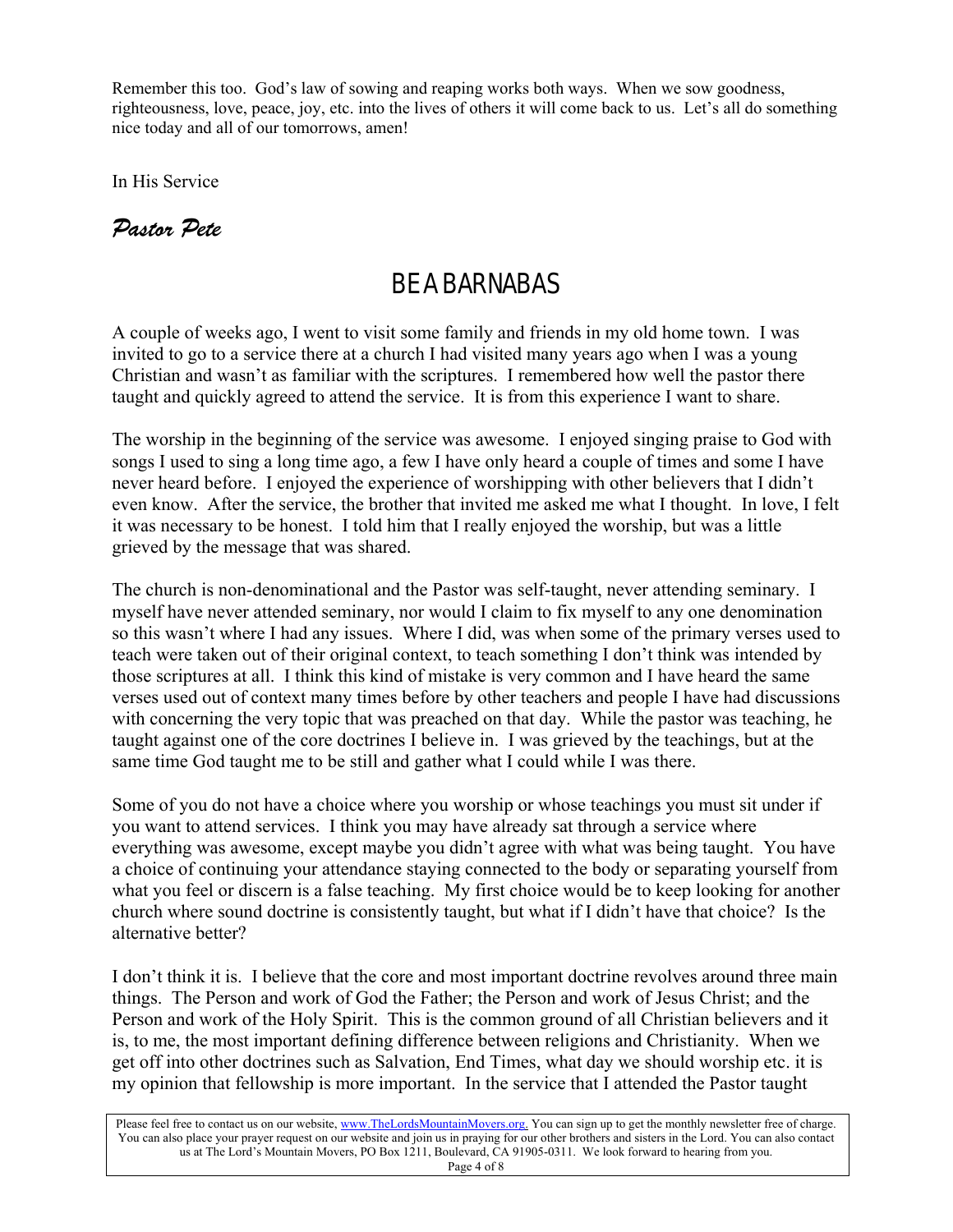differently than what I adhere to when it comes to who is responsible for our salvation, and while I think that is a major doctrine and having differences in that area can cause great distress to believers, I don't feel it is important enough to cause me to separate myself from the body of believers at that church. He also taught a view of the end times that I don't agree with. Which is another common thread in the teachings of the scripture, but I still don't think God would be pleased if I separated myself or spoke in a derogatory way about the pastor.

So when the brother asked me what I thought, I tried in the most loving way I could, to tell him the truth about how I felt. I explained how I was grieved by the teachings and he tried to encourage me to meet with the Pastor to discuss my differences. I don't think I am as erudite as the Pastor, but I also don't think it would be my place to correct a man shepherding God's flock. I believe that would be the place the elders of the church should step in and give him the guidance or correction as needed. So I politely explained this to the brother and said I wouldn't do something like that, but it didn't mean that I wouldn't attend the services there ever again.

What is my point? Sometimes you might hear something you disagree with while you are attending the services. You may even disagree with something every time you attend. But should disagreements cause discord and separation within the body of Christ? No, I don't think so. However, inevitably it happens sometimes and God can use it to bring glory to His name (Acts 15:39). So if you feel like giving up because you just can't agree, stick with it. Or if you know of a brother or sister who has stopped attending because they don't agree with something, encourage them to be mature and loving and to come back to the place God has made for them. You never know how God will use your experience to lift up another believer when they need it the most. In so doing, let us glorify God together! Amen.

Be blessed in Him,

*Brother Daniel Rodney* 

### **We want you!**

That's right; the Lord's Mountain Movers Ministry wants you to be a bigger part of what we are doing in God's kingdom. We have received several contributions for your newsletter and thank those of you who have taken the time to send your submissions. We hope that more of you will share some of the talents God has given to you through writing, drawing, etc. Keep them coming. If you send something you need to have back, we will be glad to return it to you, just let us know.



Please feel free to contact us on our website, www.TheLordsMountainMovers.org. You can sign up to get the monthly newsletter free of charge. You can also place your prayer request on our website and join us in praying for our other brothers and sisters in the Lord. You can also contact us at The Lord's Mountain Movers, PO Box 1211, Boulevard, CA 91905-0311. We look forward to hearing from you.

Page 5 of 8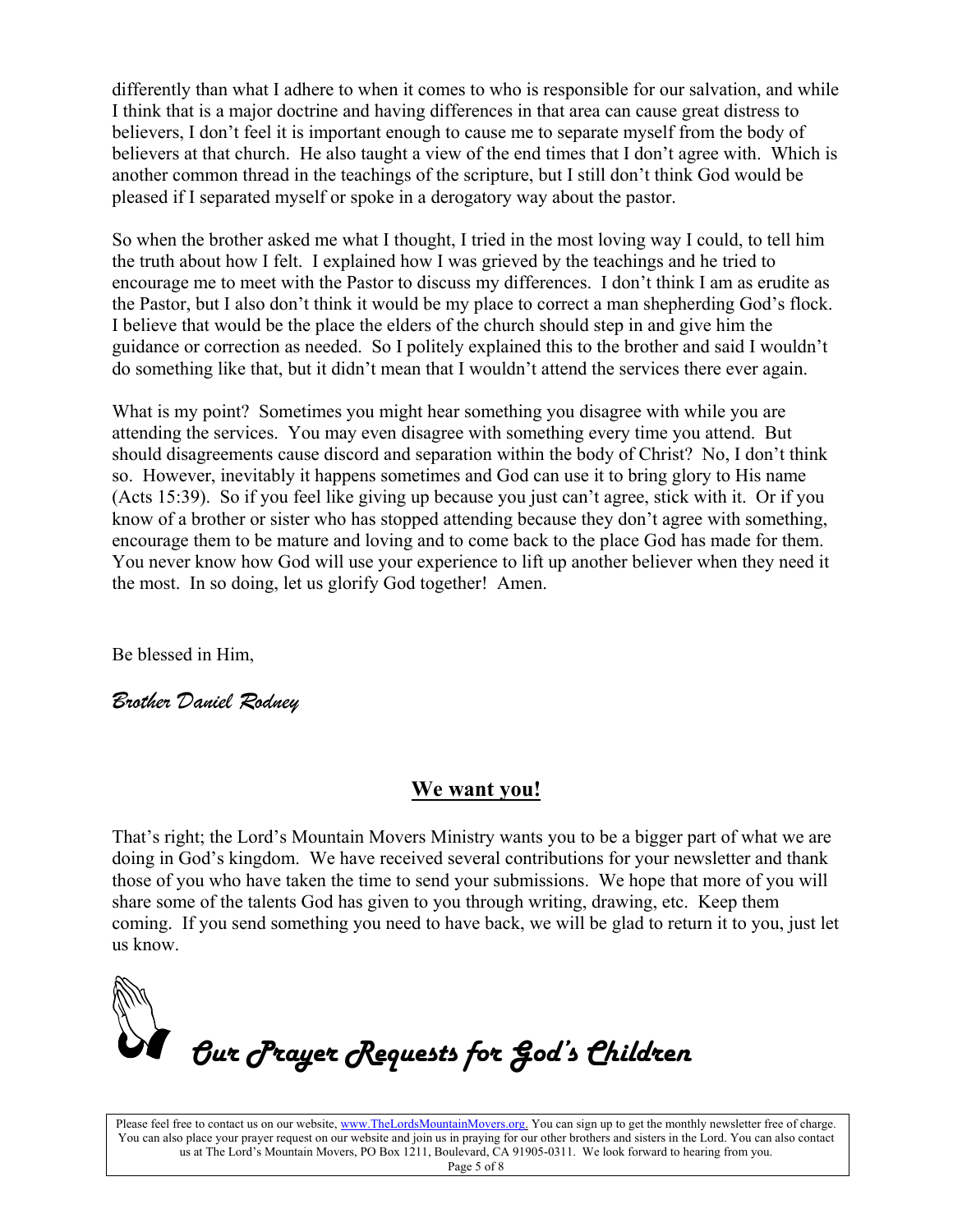Greetings to all our brothers and sisters in Christ who receive our newsletter through the mail. Due to financial constraints, we have revised the way we do our prayer requests. We are currently posting and maintaining all prayers requested on the Internet so your brothers and sisters all over the world can continue to pray for your petitions and praise God for the ones He has already answered.

We are encouraged by the work that God has already done through so many people praying for the needs of those they do not even know. What a privilege we have to go before the throne of God with our requests and the requests of others. Let us keep praying and seeking His will for our lives and the lives of others. If you have a prayer request you would like added to next month's newsletter and/or posted on the ministry website, please fill out the form below and mail it to us. Previous prayer requests are still there on the website for people to read. We are wondering if your prayer has been answered yet? We want to know and share it with everyone else who reads the newsletter, so keep us updated. We look forward to hearing from you and standing in the gap as a prayer warrior. Please note that we will be removing older prayer requests, especially when we do not hear about updates. The newest requests are at the top of the list and the oldest requests are at the bottom of the list. These will remain on our website prayer list.

#### **January – February 2016 Prayer List**

- David G ..........Pray for God's blessings and provisions and fund to pay for attorney for appeal and everyday needs. Pray the he can be reconciled back to his family.
- John L.............Pray for his family's healing. He lost his son Michael who went to be with the Lord. He died of congestive heart failure in his early 20's.
- Sandra M ........Pray that she does well in hip replacement surgery and gets back on her feet in recovery without any complications. She is recovering, walking with her new hip and no cane.
- George W. ......Pray for his recovery from a serious car accident. Pray for the family members during this trying time. He is in an Ohio long term care facility. He is off of feeding and breathing tubes. Better news today 12-06-15, he is responding to external requests (wiggle toes, squeeze hand. follow finger with eyes, etc.) with prompting.
- Roger C ..........Prayer for him in his current situation that it will be resolved soon.
- Anthony S. .....Pray that my brothers in Christ; get blessed, have a speedy trial and go home soon.
- Steve T. ..........Pray for God's favor over trial- strength in fasting prayer, soften his wife's heart and not divorce him.
- Winifred W. ...Pray that the attacks on chapel, pastor get resolved and evening services are restored.

Please feel free to contact us on our website, www.TheLordsMountainMovers.org. You can sign up to get the monthly newsletter free of charge. You can also place your prayer request on our website and join us in praying for our other brothers and sisters in the Lord. You can also contact us at The Lord's Mountain Movers, PO Box 1211, Boulevard, CA 91905-0311. We look forward to hearing from you. Page 6 of 8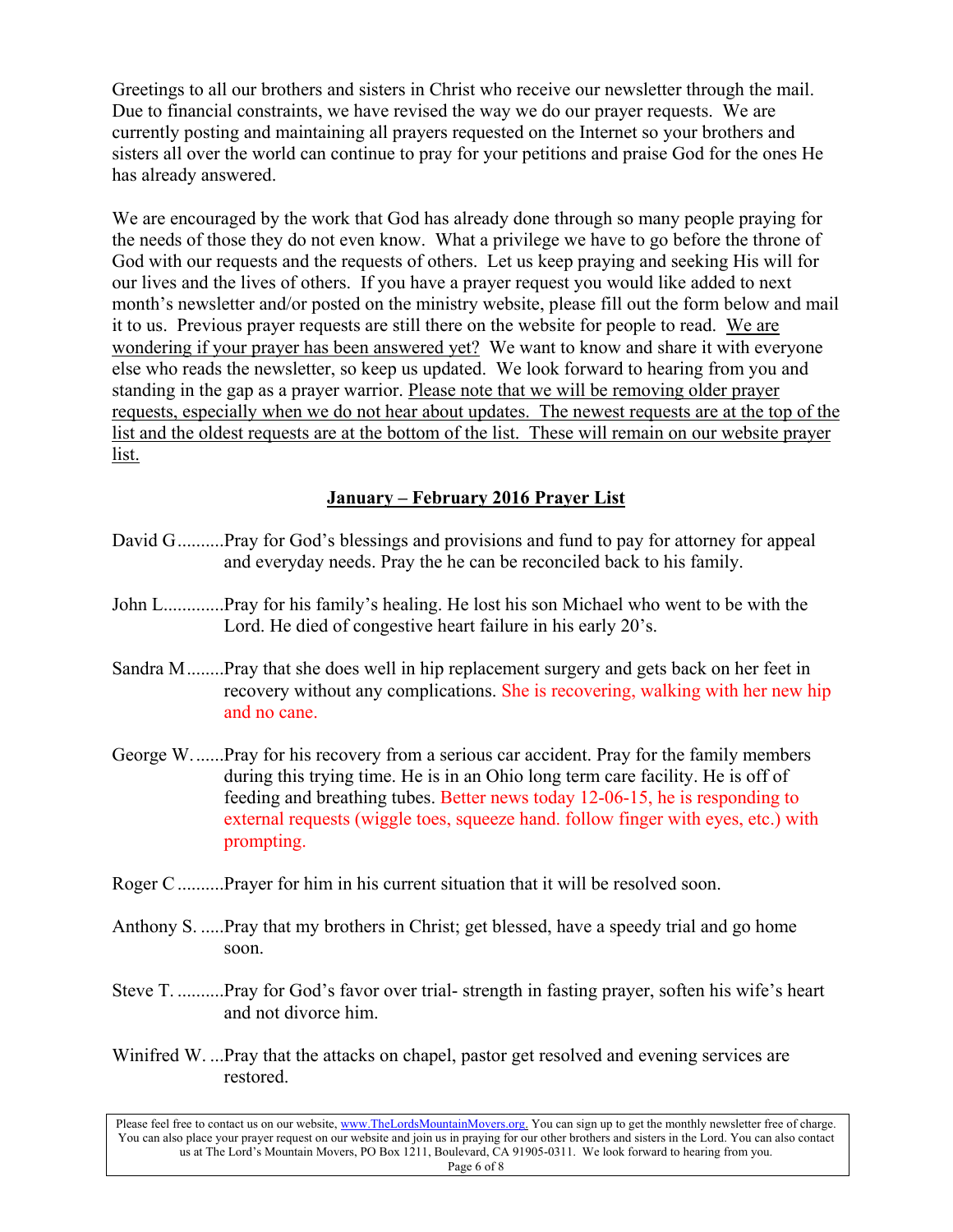Maurice A. .....Request urgent prayer for his young niece not to be tried as an adult and for his warrant to be dismissed.

Richard L. ......Please pray that he gets right with the Lord before he gets a life sentence, he is messing up bad.

- J. Jackson .......Request prayer for Soledad Prison and its staff. Prayer for the Jackson and Packer family that God would become the center of their lives and reunify them again. Prayer that I will be a good person and husband and we will have a good life together.
- Greg................Prayer for clear vision on what God wants to do with "The Cure" Ministry. Maintain ministry's focus on God only. Also prayer for his marriage to Shelia as he gets ready to go home. Also prayer for Shelia as she recovers from a work injury. Update on previous prayer requests; Aaron passed SD Sheriff's test, Stephen is working at a Christian Camp, Justin has a job at Toyota Dealership and is working for EMT position.
- Sonhai H.........Requesting prayer for her and the family so she could talk to her brother Jonathan.
- Brian D...........Prayer for his relationship with his father and as he strives to give up drinking.
- Douglas ..........Prayer for God to help him become the man that He desires and change his old ways.
- Steven W. .......Prayer for himself and his mother as his father passed away and the family is going through the grief process.
- R. White .........That the Lord will open doors for suitable housing upon his being paroled. Praise report: He has found a place to welcome him and is doing well, reconnecting with brothers as well as family.
- Alice S...........Chesapeake VA prayer for personal issues.
- Sheila..............Prayer for her health issues, finances and God's direction for personal decisions.
- Greg................Praise report: God is in control, using me, and I am being blessed by Him. Woo Hoo!
- Kenny J. .........Requests prayer for steady employment.
- Gabriel S ........His mom, Rosie, his Uncle and brother who need prayer for recovery from health issues.
- Stephen...........Prayer for change in career course.

Justin ..............Praise report; finished EMT school and looking for work.

Please feel free to contact us on our website, www.TheLordsMountainMovers.org. You can sign up to get the monthly newsletter free of charge. You can also place your prayer request on our website and join us in praying for our other brothers and sisters in the Lord. You can also contact us at The Lord's Mountain Movers, PO Box 1211, Boulevard, CA 91905-0311. We look forward to hearing from you. Page 7 of 8